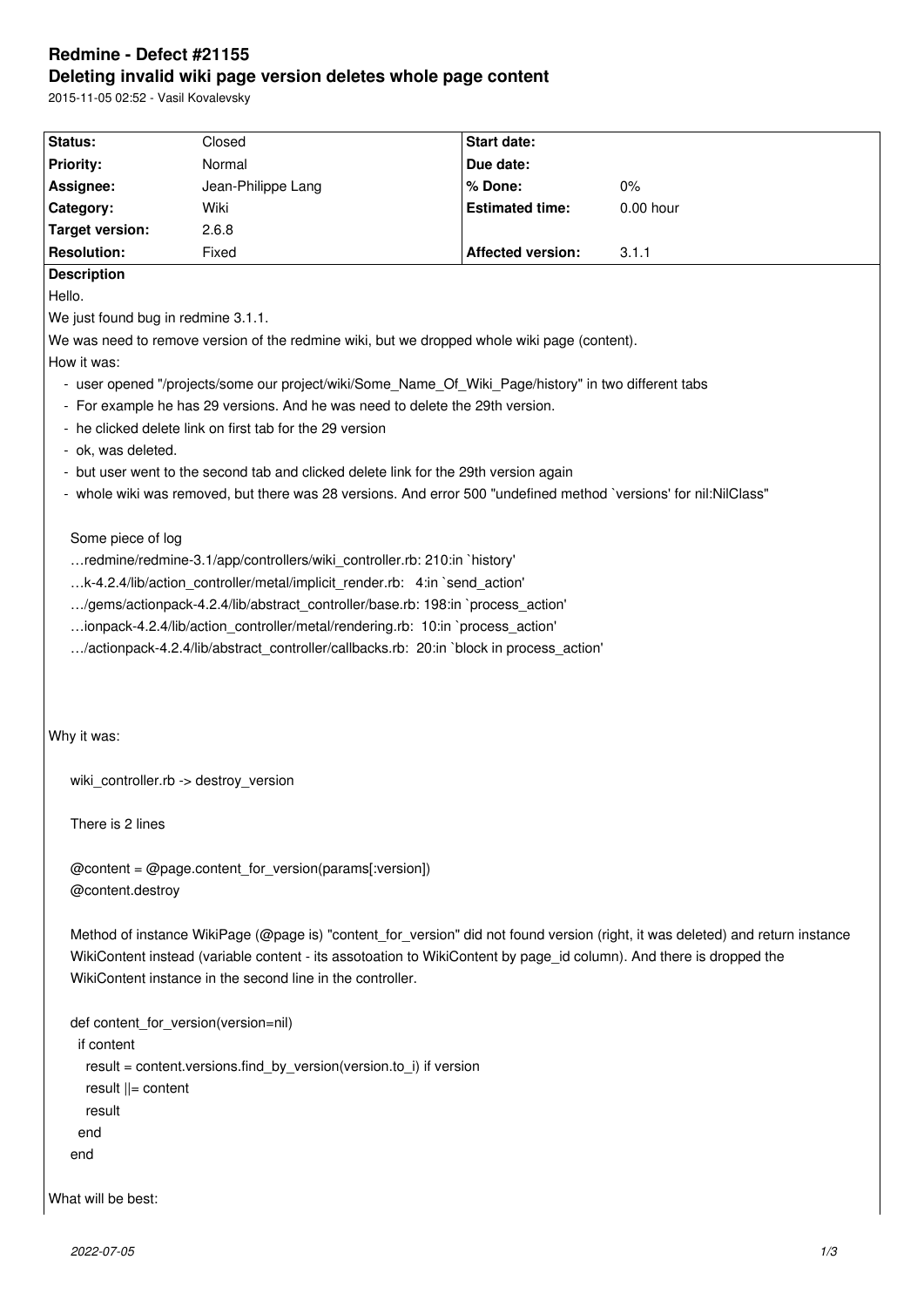- check wiki version existing and return 404 (render 404) OR
- just move back to refreshed history page

Of cource, user has a lot of pages opened and he mistaked, when he deleted one version twice. But system can catch same misses.

And, by SubmittingBugs instruction: Database manager version: MySQL 5.5.46 (MariaDB) Ruby version: 2.2.1 Rails version: 4.2.4 Redmine version: 3.1.1 Plugins: for check bug we made clear redmine on new server, so, no any plugins.

## **Associated revisions**

# **Revision 14856 - 2015-11-09 18:53 - Jean-Philippe Lang**

Fixed that #destroy\_version with invalid version destroys wiki page content (#21155).

#### **Revision 14860 - 2015-11-11 08:22 - Jean-Philippe Lang**

Merged r14856 (#21155).

### **Revision 14861 - 2015-11-11 08:23 - Jean-Philippe Lang**

Merged r14856 (#21155).

#### **Revision 14862 - 2015-11-11 08:23 - Jean-Philippe Lang**

Merged r14856 (#21155).

#### **History**

# **#1 - 2015-11-05 03:08 - Toshi MARUYAMA**

*- Subject changed from Removed wiki content when to 500 error when show removed wiki content*

#### **#2 - 2015-11-08 22:49 - Jean-Philippe Lang**

*- Target version set to 2.6.8*

## **#3 - 2015-11-09 11:16 - Toshi MARUYAMA**

*- Subject changed from 500 error when show removed wiki content to error 500 when show removed wiki content*

#### **#4 - 2015-11-09 18:53 - Jean-Philippe Lang**

*- Subject changed from error 500 when show removed wiki content to Deleting invalid wiki page version deletes whole page content*

- *Status changed from New to Resolved*
- *Assignee set to Jean-Philippe Lang*
- *Resolution set to Fixed*

# **#5 - 2015-11-11 08:25 - Jean-Philippe Lang**

*- Status changed from Resolved to Closed*